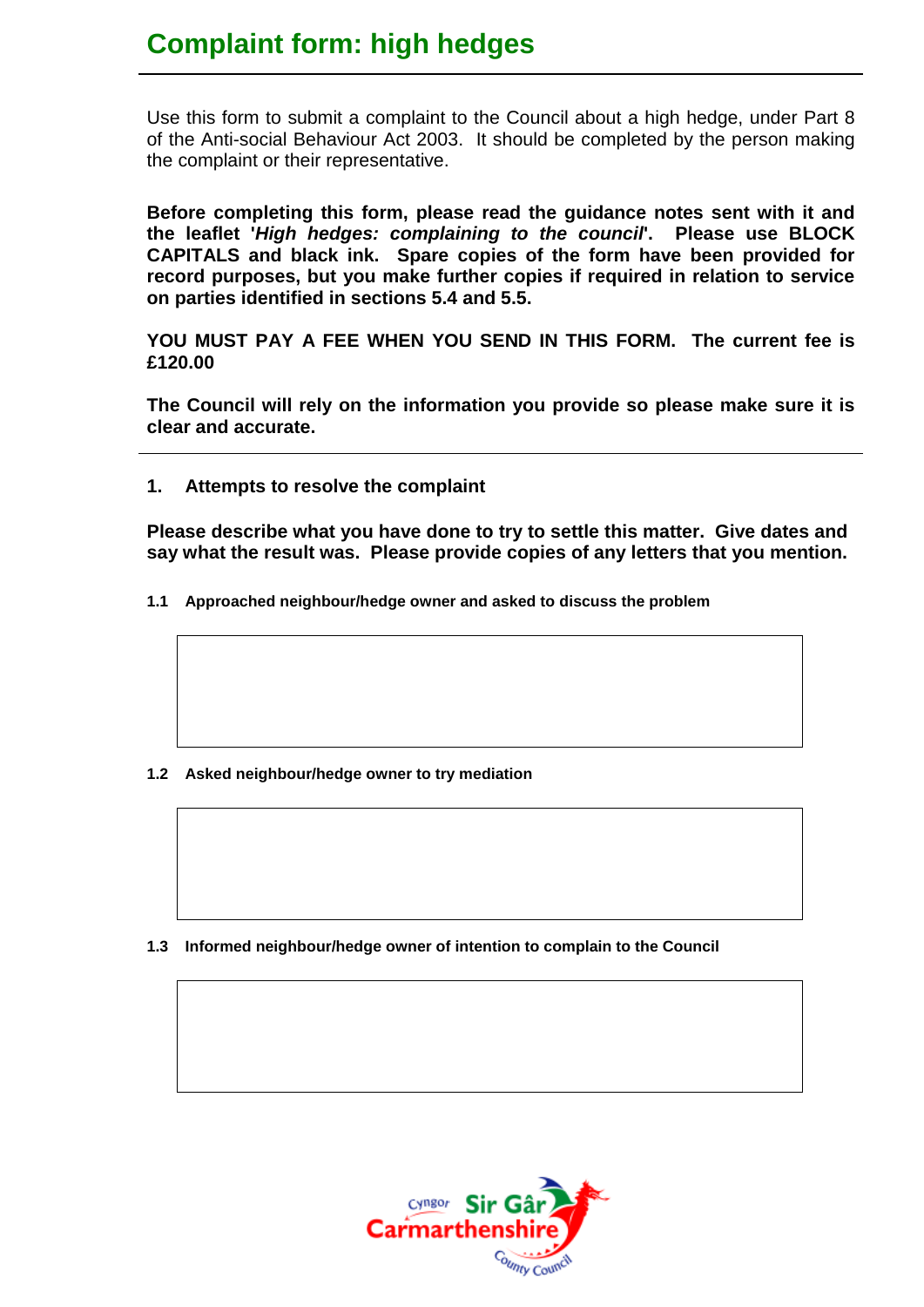#### **If you have not tried all the above steps, the Council might not proceed with your complaint.**

#### **1.4 Anything else**

## **2. Criteria for making a complaint**

*About the hedge*

**Please delete whichever** 

**does not apply. Owner / Occupier**

**2.1 Is the hedge – or the portion that is causing problems – made up of a line of 2 or more trees or shrubs?**

|     | <b>Yes</b>                                                                                                                   |  | <b>No</b> |  |  |  |  |
|-----|------------------------------------------------------------------------------------------------------------------------------|--|-----------|--|--|--|--|
| 2.2 | Is it mostly evergreen or semi-evergreen?                                                                                    |  |           |  |  |  |  |
|     | <b>Yes</b>                                                                                                                   |  | <b>No</b> |  |  |  |  |
| 2.3 | Is it more than 2 metres above ground level?                                                                                 |  |           |  |  |  |  |
|     | <b>Yes</b>                                                                                                                   |  | <b>No</b> |  |  |  |  |
| 2.4 | Even though there are gaps in the foliage or between the trees, is the hedge still capable<br>of obstructing light or views? |  |           |  |  |  |  |
|     | <b>Yes</b>                                                                                                                   |  | No        |  |  |  |  |
| 2.5 | Is it growing on land owned by someone else?                                                                                 |  |           |  |  |  |  |
|     | <b>Yes</b>                                                                                                                   |  | <b>No</b> |  |  |  |  |
|     | Who can complain                                                                                                             |  |           |  |  |  |  |
| 2.6 | Is the complainant the owner or occupier (eg tenant) of the property affected by the<br>hedge?                               |  |           |  |  |  |  |
|     | <b>Yes</b>                                                                                                                   |  | No        |  |  |  |  |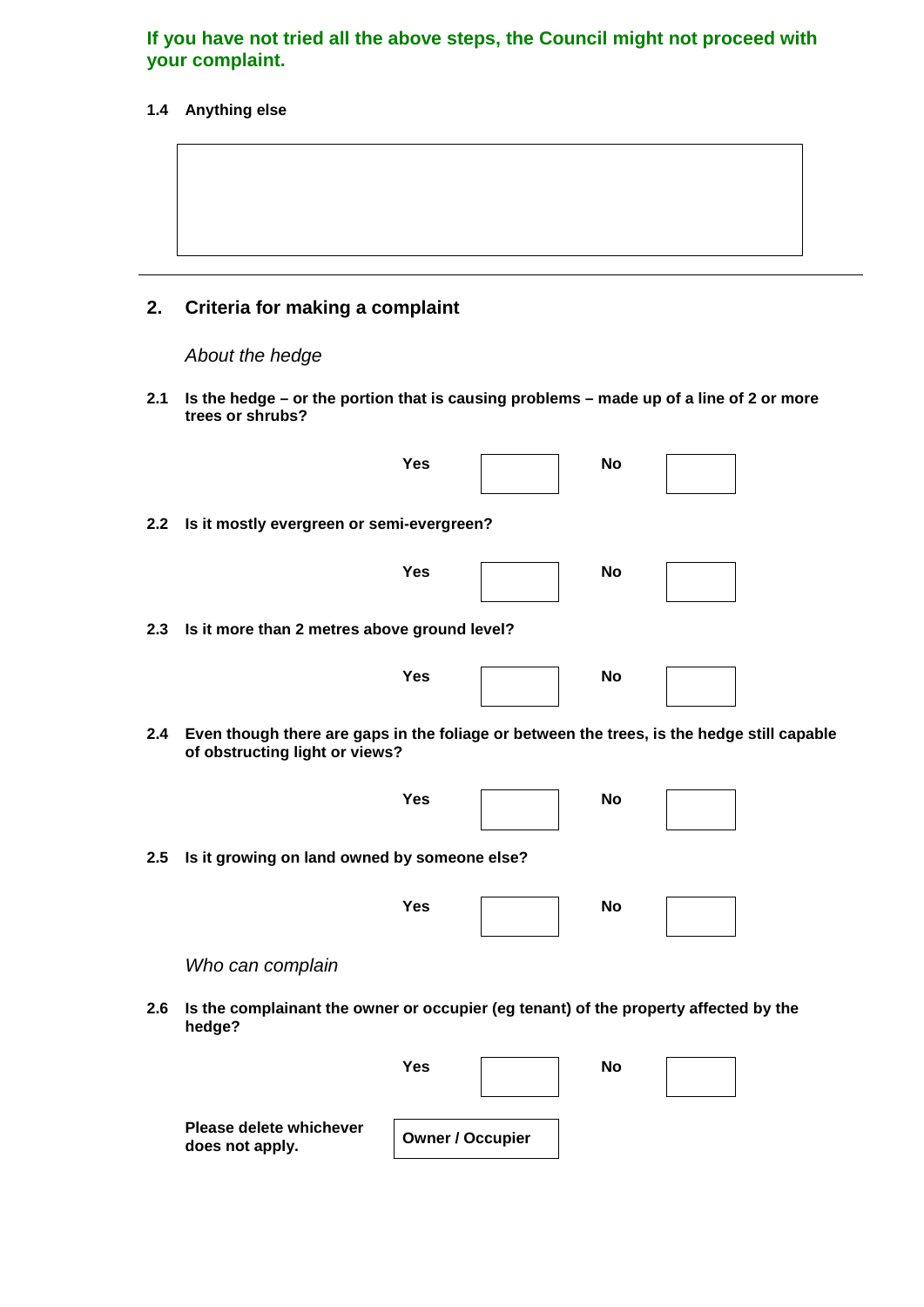**2.7 Is the affected property residential – fully or in part?**

Yes | No

**If you have answered 'No' to any of the questions in this section, the criteria have not been met and so the Council cannot consider your complaint.**

#### **3. Grounds of complaint**

**Please describe the problems actually experienced as a result of the hedge being too tall, and say how serious they are. It will save time and help your case if you stick to the facts and provide all relevant information to back up the points you are making.**



To help the Council understand your situation, please provide a photo of the hedge and a plan or sketch of both the site where the hedge is growing and the property it is affecting, with the hedge clearly marked on it.

## **4. Previous complaints to the Council**

**4.1 Has a formal complaint been made to the Council before about this hedge?**

| $\sim$<br>۰. |  |
|--------------|--|
|              |  |





**4.2 If you have ticked 'Yes', do you know the date and/or reference number of the Council's decision letter?**

> Date **Ref number**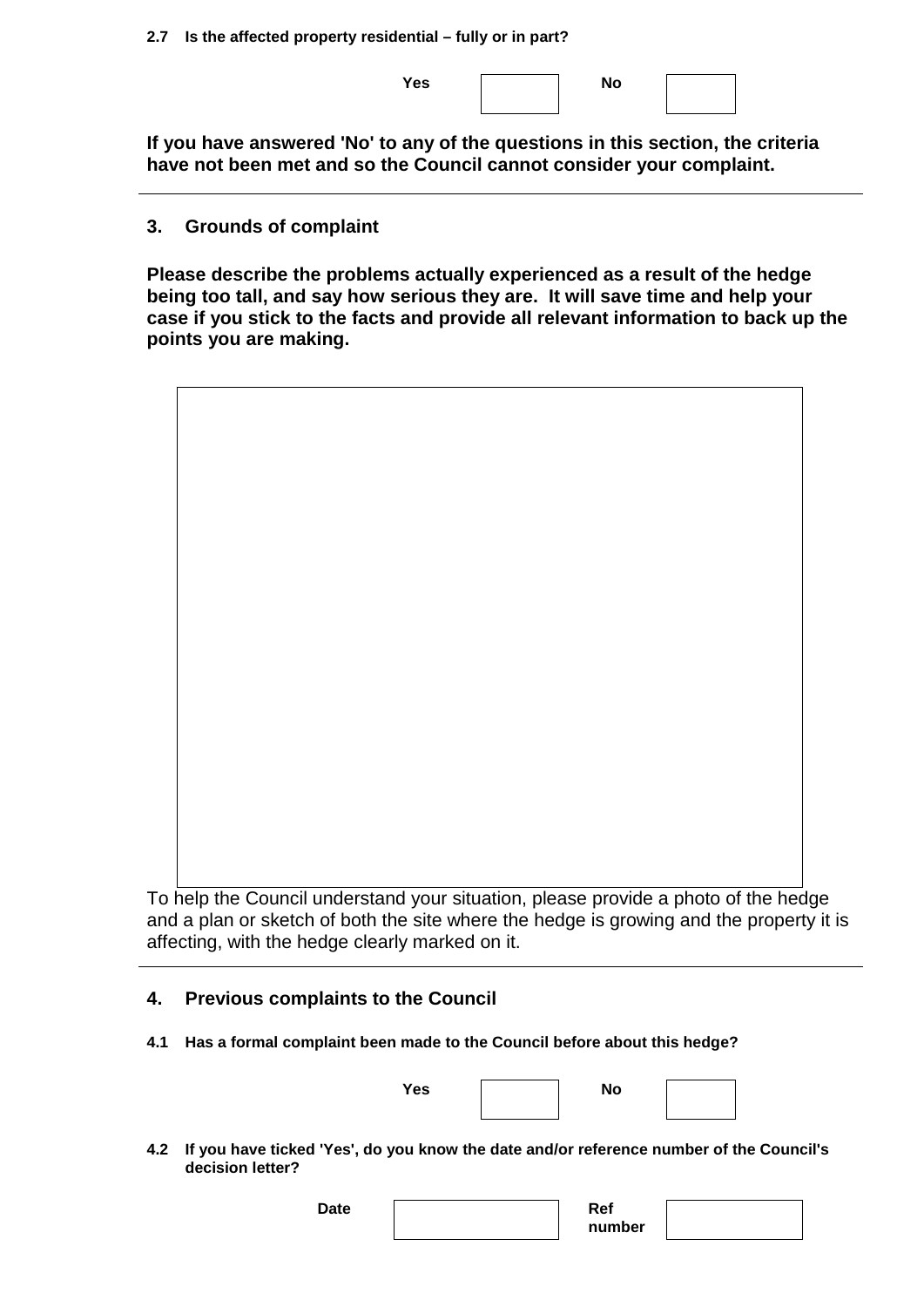

**If nothing has altered, the Council might not proceed with your complaint.**

### **5. Who's who/The parties**

#### **5.1 Complainant's contact details**

|                                | Title    | Forename |        | Surname         |
|--------------------------------|----------|----------|--------|-----------------|
| <b>Name</b>                    |          |          |        |                 |
|                                | Owner    | Occupier | Tenant | Other -         |
|                                | tick all | relevant | boxes  | say what        |
| <b>Status</b>                  |          |          |        |                 |
| <b>Address</b>                 |          |          |        |                 |
|                                |          |          |        |                 |
|                                |          |          |        |                 |
|                                |          |          |        |                 |
|                                |          |          |        |                 |
| <b>City/Town</b>               |          |          |        |                 |
|                                |          |          |        |                 |
| <b>County</b>                  |          |          |        | <b>Postcode</b> |
|                                |          |          |        |                 |
| <b>Daytime</b>                 |          |          |        |                 |
| <b>Telephone</b><br>No.        |          |          |        |                 |
| <b>Mobile</b>                  |          |          |        |                 |
| <b>Telephone</b>               |          |          |        |                 |
| No.                            |          |          |        |                 |
| Fax No.                        |          |          |        |                 |
|                                |          |          |        |                 |
| <b>Email</b><br><b>Address</b> |          |          |        |                 |
|                                |          |          |        |                 |

**Is the complainant content for us to contact them by email?**

Yes **No**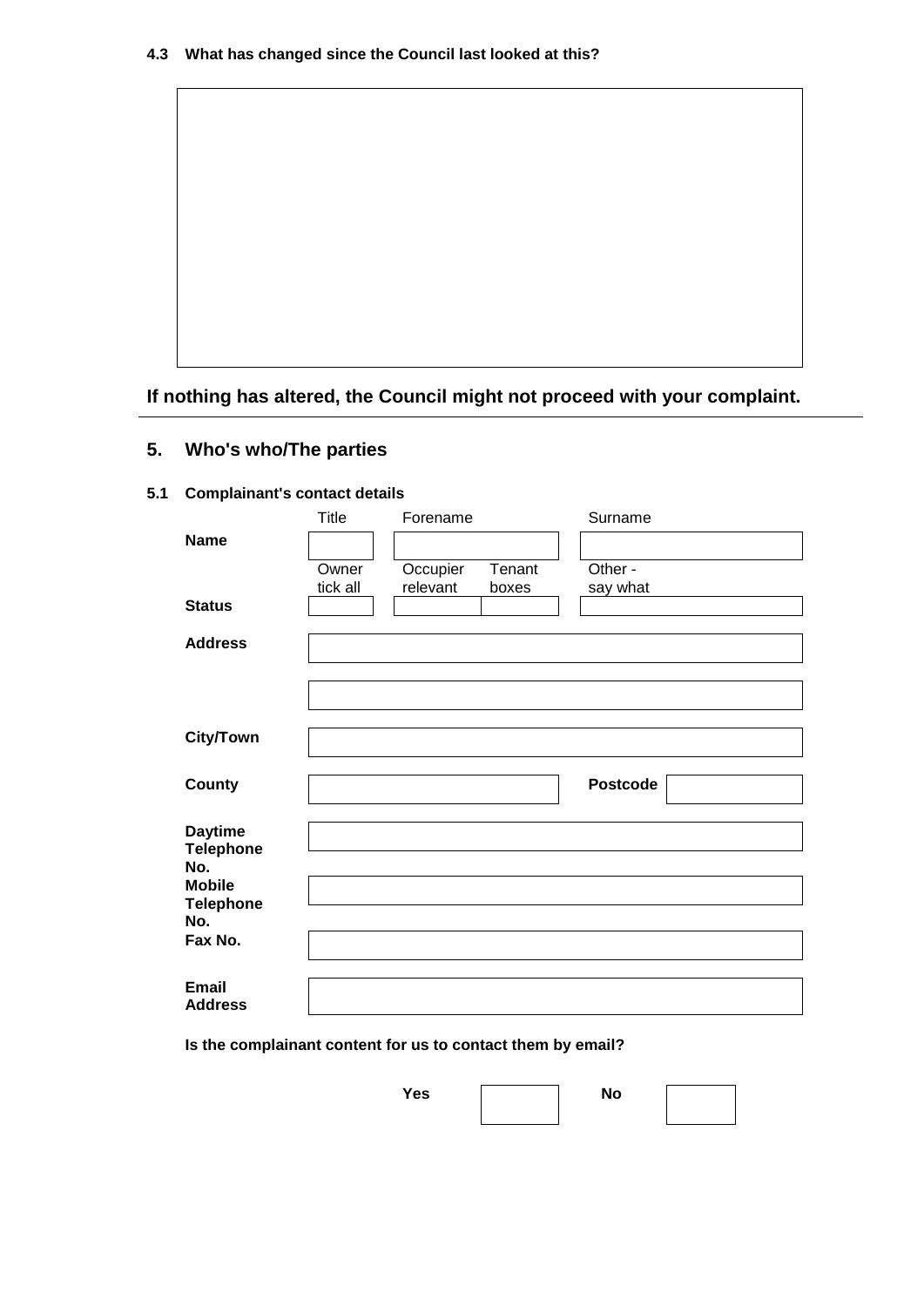**5.2 Address of the property affected by the hedge and name of the person living there, if any, and if different to the person in 5.1** 

|                                           | <b>Title</b> | Forename | Surname         |
|-------------------------------------------|--------------|----------|-----------------|
| <b>Name</b>                               |              |          |                 |
| <b>Address</b>                            |              |          |                 |
|                                           |              |          |                 |
| <b>City/Town</b>                          |              |          |                 |
| County                                    |              |          | <b>Postcode</b> |
| <b>Daytime</b><br><b>Telephone</b><br>No. |              |          |                 |
| <b>Mobile</b><br><b>Telephone</b><br>No.  |              |          |                 |
| Fax No.                                   |              |          |                 |
| <b>Email</b><br><b>Address</b>            |              |          |                 |

**Is this person content for us to contact them by email?**

**5.3 Contact details of Agent or other person acting on behalf of the complainant (if any)**

|                         | Title | Forename | Surname         |
|-------------------------|-------|----------|-----------------|
| <b>Name</b>             |       |          |                 |
|                         |       |          |                 |
| <b>Address</b>          |       |          |                 |
|                         |       |          |                 |
|                         |       |          |                 |
|                         |       |          |                 |
| <b>City/Town</b>        |       |          |                 |
|                         |       |          |                 |
| <b>County</b>           |       |          | <b>Postcode</b> |
|                         |       |          |                 |
| <b>Daytime</b>          |       |          |                 |
| <b>Telephone</b><br>No. |       |          |                 |
| <b>Mobile</b>           |       |          |                 |
| <b>Telephone</b><br>No. |       |          |                 |
| Fax No.                 |       |          |                 |
|                         |       |          |                 |
| <b>Email</b>            |       |          |                 |
| <b>Address</b>          |       |          |                 |

**Is the Agent, or other person content for us to contact them by email?**

Yes **No**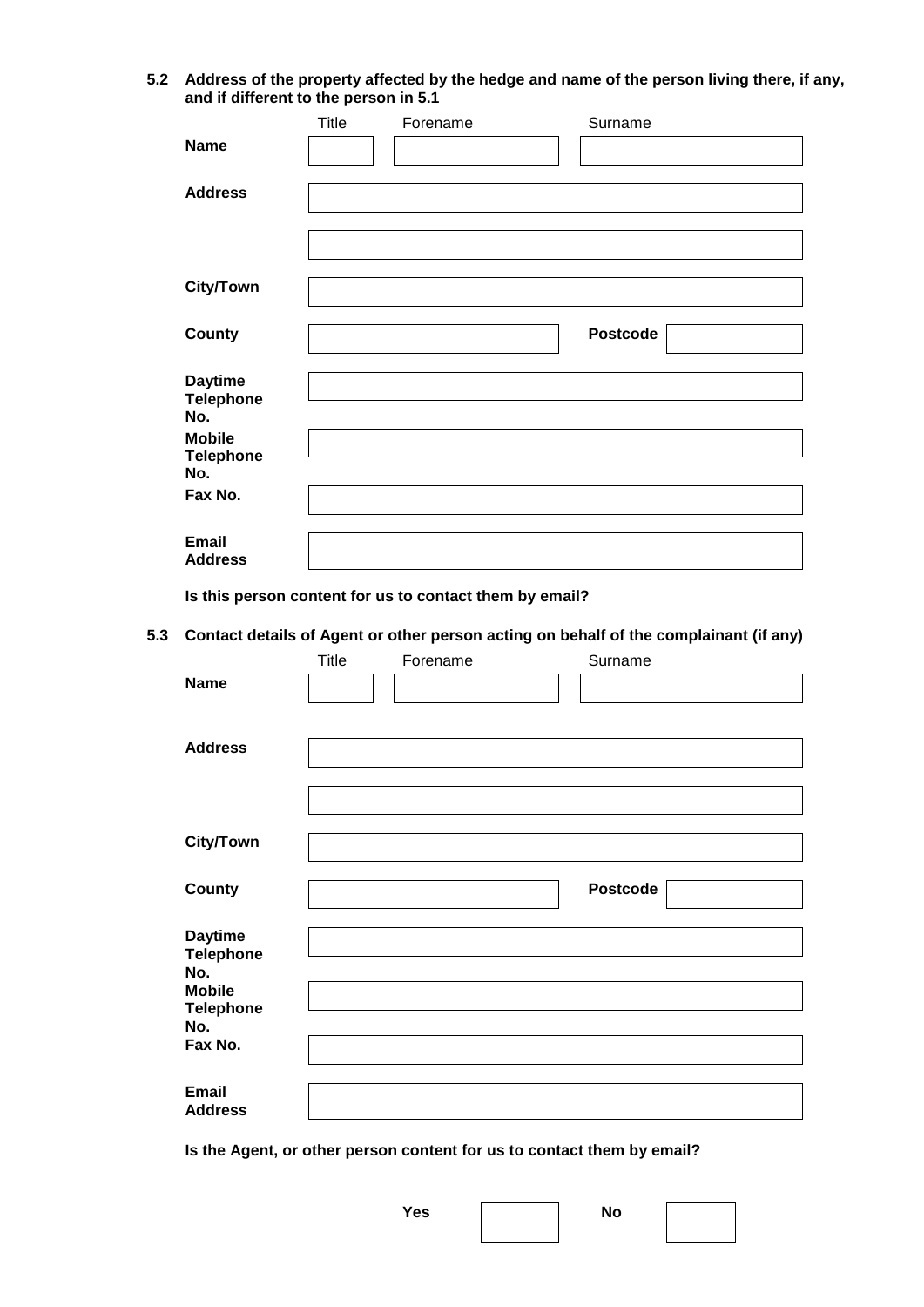# **5.4 Address of the site where the hedge is growing and name of person living there, if known**

|                                                 | Title | Forename | Surname         |
|-------------------------------------------------|-------|----------|-----------------|
| <b>Name</b>                                     |       |          |                 |
|                                                 |       |          |                 |
| <b>Address or</b><br>description<br>of location |       |          |                 |
| <b>City/Town</b>                                |       |          |                 |
|                                                 |       |          |                 |
| <b>County</b>                                   |       |          | <b>Postcode</b> |
|                                                 |       |          |                 |
| <b>Daytime</b><br><b>Telephone</b>              |       |          |                 |
| No.                                             |       |          |                 |
| <b>Mobile</b>                                   |       |          |                 |
| <b>Telephone</b><br>No.                         |       |          |                 |
| Fax No.                                         |       |          |                 |
|                                                 |       |          |                 |
| <b>Email</b><br><b>Address</b>                  |       |          |                 |

**5.5 Name and address of the person who owns the property where the hedge is situated, if different to 5.4 and if known**

|                                                                                | Title | Forename | Surname         |
|--------------------------------------------------------------------------------|-------|----------|-----------------|
| <b>Name</b>                                                                    |       |          |                 |
| <b>Address</b>                                                                 |       |          |                 |
|                                                                                |       |          |                 |
| <b>City/Town</b>                                                               |       |          |                 |
| <b>County</b>                                                                  |       |          | <b>Postcode</b> |
| <b>Daytime</b><br><b>Telephone</b><br>No.<br><b>Mobile</b><br><b>Telephone</b> |       |          |                 |
| No.<br>Fax No.                                                                 |       |          |                 |
|                                                                                |       |          |                 |
| <b>Email</b><br><b>Address</b>                                                 |       |          |                 |